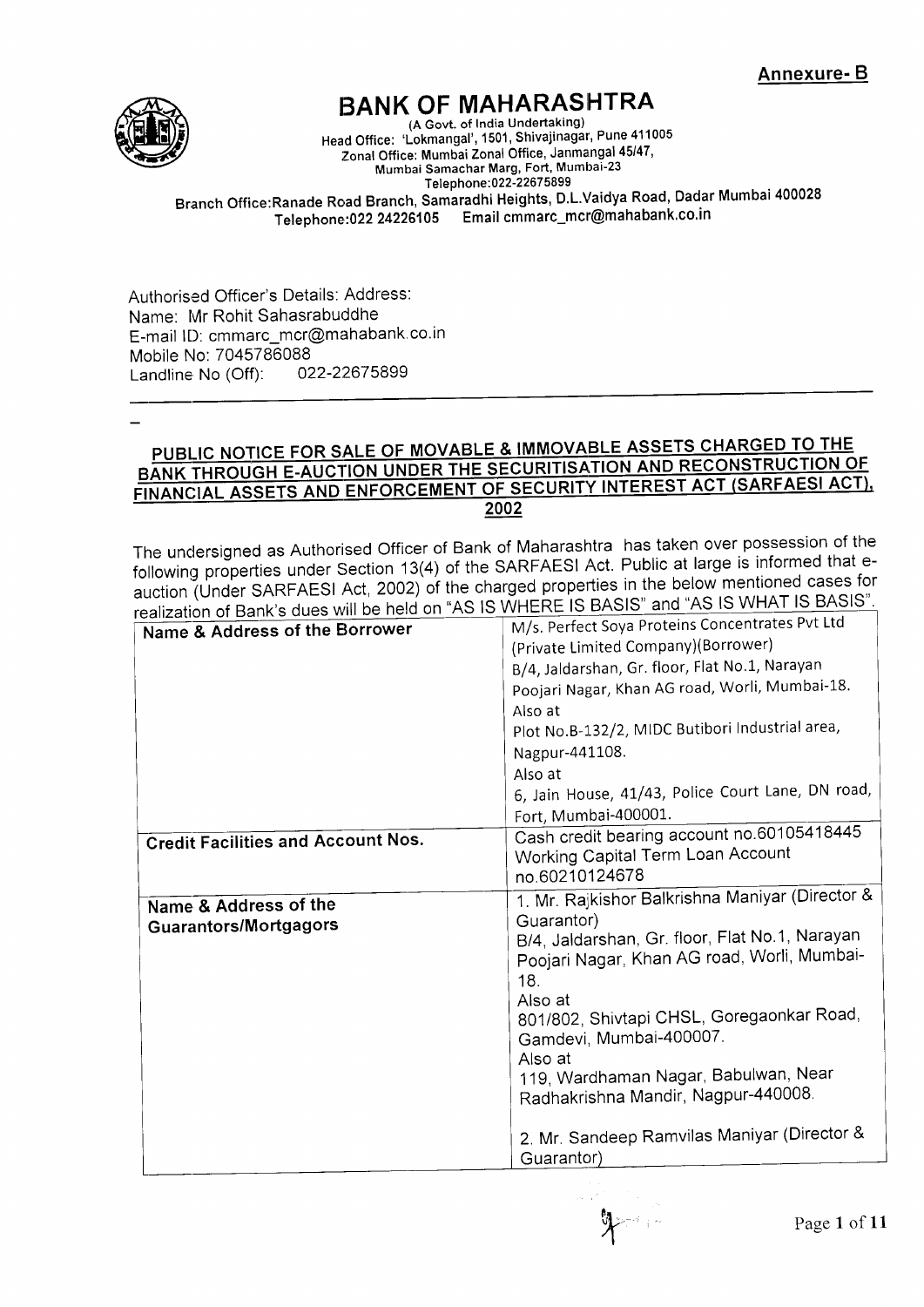$\left\langle \frac{\partial}{\partial t} \mathbf{x} \right\rangle_{\mathcal{A}}$  by  $% \mathcal{W}$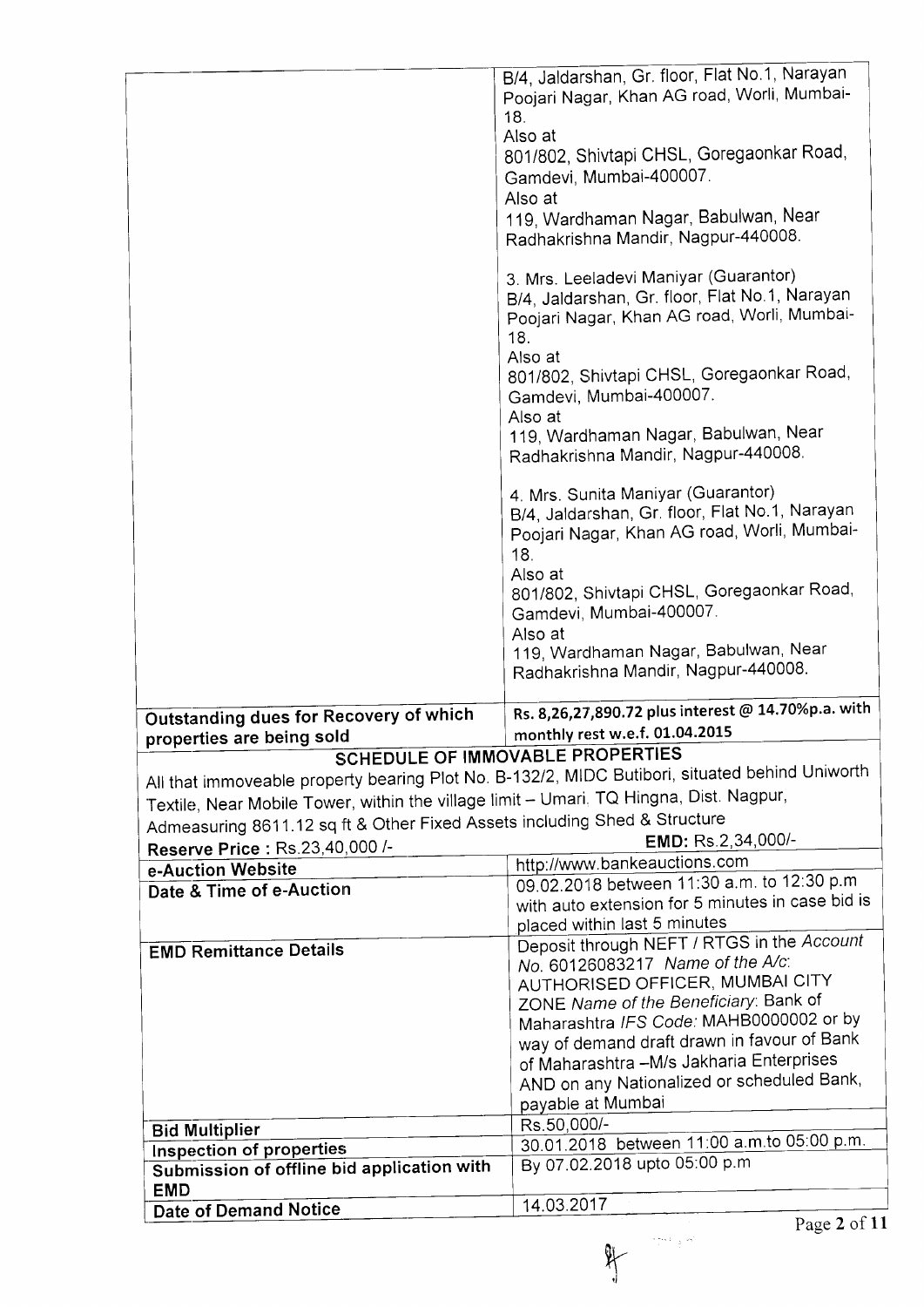- The property is being sold on "AS IS WHERE IS" and "AS IS WHAT IS BASIS" and the E- $1.$ Auctions will be conducted "Online". The auction will be conducted through the Bank's approved service provider M/s.C1 India Pvt Ltd - at the web https://www.bankeauctions.com. Please visit https://www.bankofmaharashtra.in/ for E-Auction Tender Documents containing online e-auction bid form, Declaration, General Terms and conditions of online auction sale. For details in this regard, kindly contact Mr. Ganesh Patil, C1 India Pvt Ltd., Mobile number:
- 2. 9821690968.<br>To the best of knowledge and information of the Authorised Officers, there are no encumbrances on the properties. However, the intending bidders should make their own independent inquiries regarding the encumbrances, title of property put on auction and claims / rights / dues / affecting the property, prior to submitting their bid. The e-Auction advertisement does not constitute and will not be deemed to constitute any commitment or any representation of the bank. The property is being sold with all the existing and future encumbrances whether known or unknown to the bank. The Authorised Officer / Secured Creditor shall not be responsible in any way for any third party claims / rights / dues.
- The intending purchasers / bidders are required to deposit EMD amount either through  $3<sub>1</sub>$ NEFT / RTGS in the Account No. 60126083217 Name of the A/c: AUTHORISED OFFICER MUMBAI CITY ZONE Name of the Beneficiary. Bank of Maharashtra /FS Code: MAHB0000002 or by way of demand draft drawn in favour of "Authorised Officer, Bank of **MAHBOOOOODE on By may Nationalized or scheduled Bank, payable at Mumbain**<br>Maharashtra" drawn on any Nationalized or scheduled Bank, payable at Mumbai
- wariarashing "drawn" on any nahoming and the relevant information from Bank and allotment<br>Bidders shall hold a valid email ID as all the relevant information frough e-mail ONLY of ID & Password by M/s C1 India Pvt. Ltd., shall be conveyed through e-mail ONLY. 4.
- The intending bidder should submit the evidence for EMD deposit like UTR number along with Request Letter for participation in the E-auction, and self-attested copies of (i)Proof of Identification (KYC) viz. Voter ID Card / Driving License / passport etc. (ii) Current Address – Proof for communication, (iii)PAN Card of the bidder, (iv)valid e-mail iD, (v)contact hamser<br>(Mobile / Landline) of the bidder etc. to Authorised Officer\_of Bank of Maharashtra Fort 45/47 - Proof for communication, (iii)PAN Card of the bidder, (iv)valid e-mail ID, (v)contact number Mumbai Samachar Marg, Janmangal Building, Mumbai-400 023 by 07 02 2018 upto 05:00 p.m. Scanned copies of the original of these documents are also required to be submitted<br>to e-mail id displayed above. 6
- to e-mail id displayed above.<br>Names of the Eligible Bidders, will be identified by the Authorised Officer, Bank of Maharashtra, Mumbai Zone to participate in online -auction on the portal https://www.bankeauctions.com. M/s C1 India Pvt Ltd will provide User ID and Password after due verification of PAN of the Eligible Bidders.  $6.$
- It shall be the responsibility of the interested bidders to inspect and satisfy themselves about the property before submission of the bid. The measurement of properties are approximate and mentioned as per available records however bidders are requested to personally verify at site and also from the records of the Revenue Authorities prior to participating in auction. -I.
- The Earnest Money Deposit (EMD) of the successful bidder shall be retained towards part sale consideration and the EMD of unsuccessful bidders shall be refunded. The Earnest Money Deposit shall not bear any interest. The successful bidder, on acceptance of bid price by the Authorised Officer, shall immediately i.e. on the same day or not later than next working day, as the case may be, pay a deposit of Twenty Five percent of the amount of the sale price which is inclusive of earnest money deposited, if any, to the authorized officer and in default of such deposit, the property shall be sold again. The balance of the sale price shall be deposited by the successful bidder on or before 15<sup>th</sup> day of auction. Default in deposit of any amount by the successful bidder would entail forfeiture of the whole money already deposited and property shall be put to re-auction and the defaulting bidder shall have no claim / right in respect of property / amount.  $8<sub>1</sub>$
- It shall be the responsibility of the successful bidder to remit the TDS  $@$  1% as applicable u/s 194 1-A if the aggregate of the sums credited or paid for such consideration is Rs. 50 lakhs or more. TDS should be filed online by filling form 26QB & TDS certificate to be issued in form 16 B. The purchaser has to produce the proof of having deposited the income tax into the government account. Y.
- The prospective qualified bidders may avail online training of e-Auction from C-1 India Pvt. Ltd. prior to the date of e-Auction. Neither the Authorised Officer nor Bank of Maharashtra, nor M/s. C1 India Pvt. Ltd. shall be held responsible for any Internet Network problem  $/$ Page 3 of 11 '10.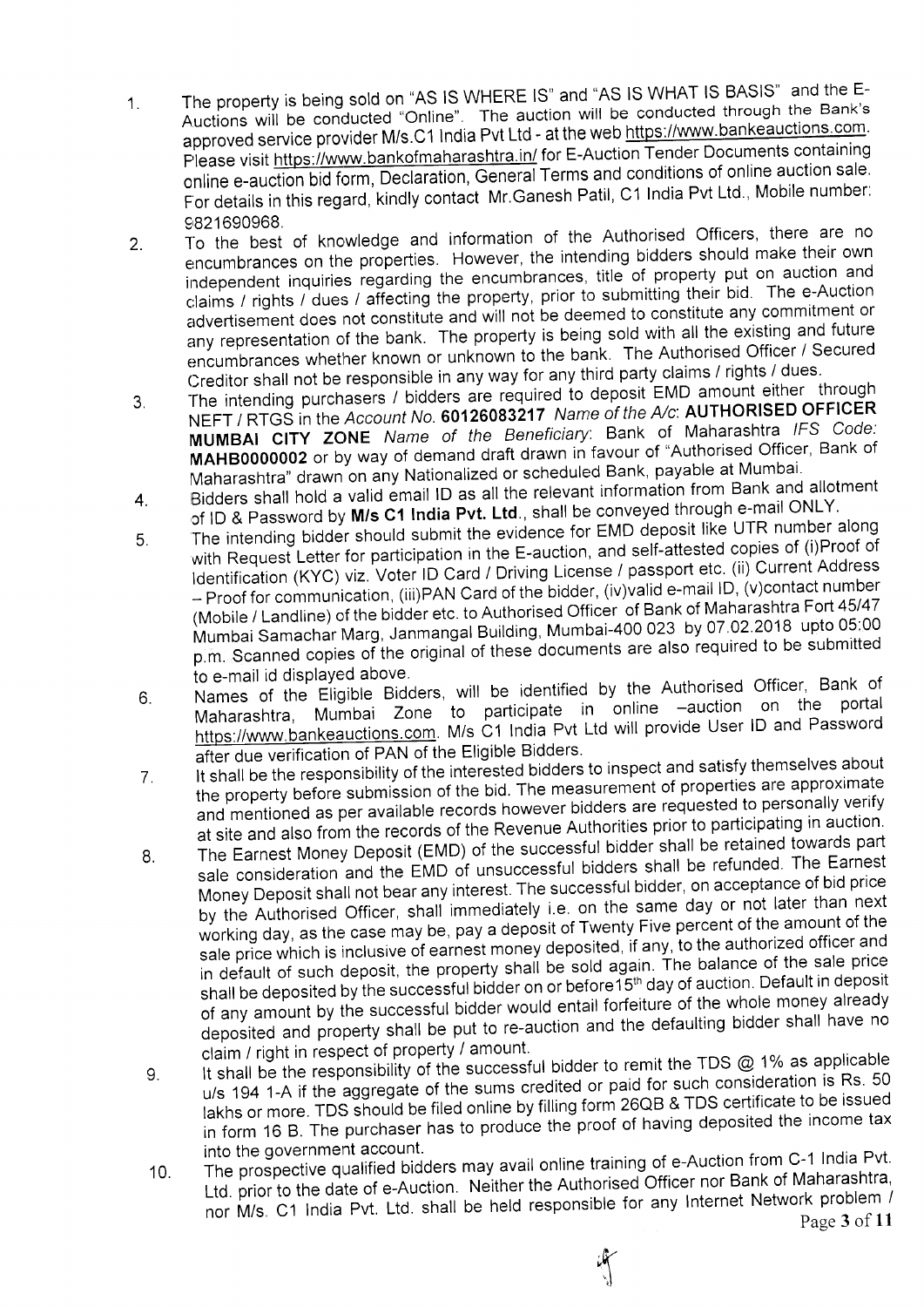Power failure / any other technical lapses / failure etc. In order to ward-off such contingent situation the interested bidders are requested to ensure that they are technically well equipped with adequate power back-up etc. for successfully participating in the e-Auction.

- 11. The purchaser shall bear the applicable stamp duties / additional stamp duty / transfer charges fee etc. and also all the statutory / non-statutory dues, taxes rates assessment charges, fees etc. owing to anybody.
- 12. The Authorized Officer / Bank is not bound to accept the highest offer and has the absolute right to accept or reject any or all offer(s) or adjourn / postpone/cancel the e-auction or withdraw any property or portion thereof from the auction proceedings at any stage without assigning any reason there for.
- $13.$ The Sale Certificate will be issued in the name of the purchaser(s) / applicant (s) only and will not be issued in any other name(s).
- 14. The sale shall be subject to rules / conditions prescribed under the Securitisation and Reconstruction of Financial Assets and Enforcement of Security Interest Act,2002.
- Bid form without EMD or with below EMD amount shall be rejected summarily. 15
- The Bank is not liable to pay any interest/refund of EMD/sale price in case of any delay in issue of confirmation of sale/Sale Certificate by virtue of any Court Order/dispute. 16.
- This notice is also being published in vernacular. The English version shall be final if any question of interpretation arises. 17
- The Borrowers attention is invited to the provisions of sub-section 8 of section 13 of the Act respect of time available, to redeem the secured asset. 18.

#### STATUTORY SALE NOTICE AS PER RULE 8 AND RULE 9 UNDER SECURITY INTEREST (ENFORCEMENT) (AMENDMENT) RULES. 2OO2

The borrowers / guarantors are hereby notified to pay the sum as mentioned above along with upto dated interest and ancillary expenses before the date of auction, failing which the property will be auctioned / sold and balance dues if anv will be recovered with interest and cost.

ملمسل .<br>إ<sup>حمد</sup> ممه

(Rohit Sahasrabudhe) Chief Manager(ARC) & Authorised Officer Bank of Maharashtra (Mobile: 7045786088)  $\int$ 

Place: Mumbai Date: 16.01.2018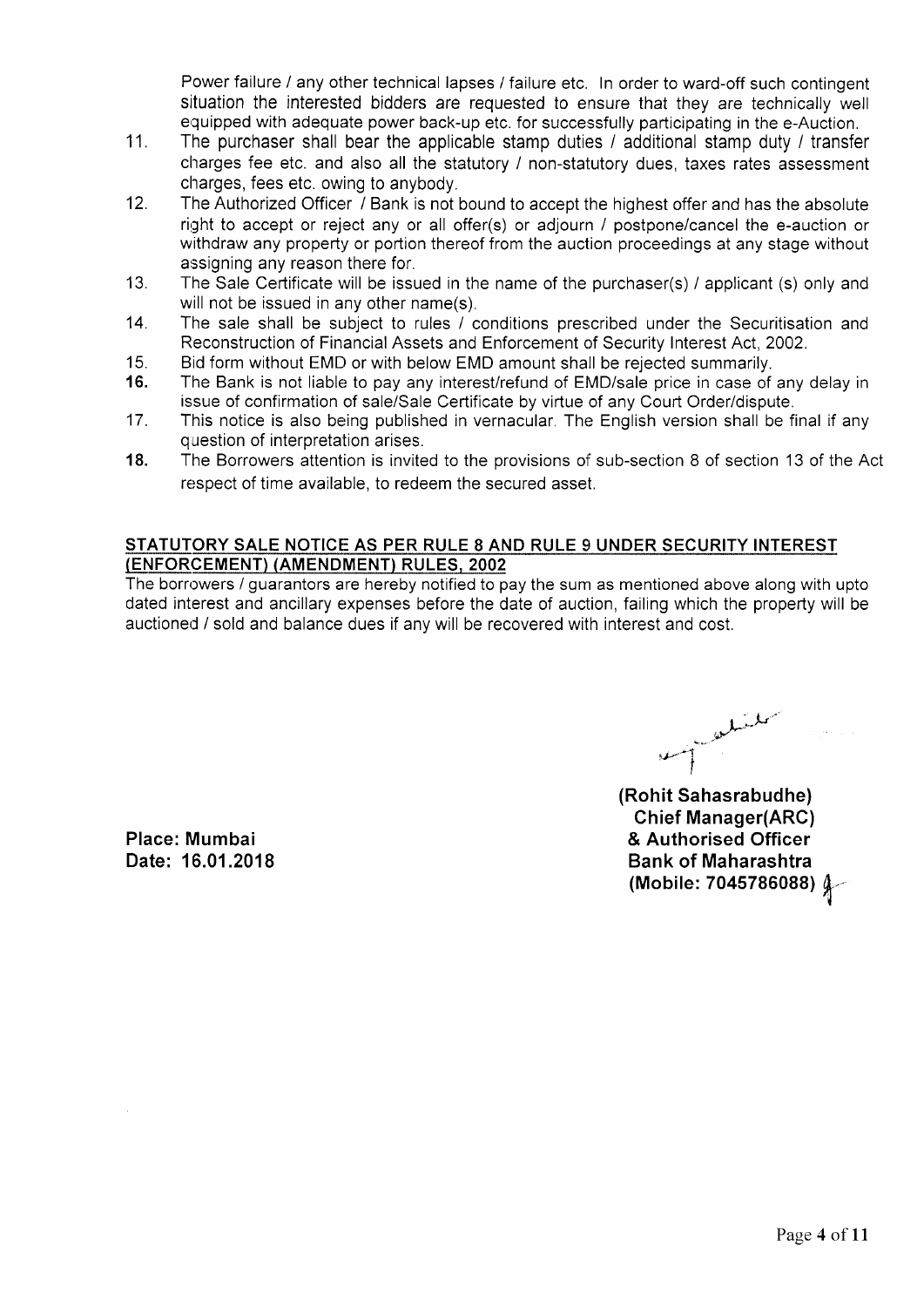# AUCTION SALE PROGRAMME SCHEDULE OF IMMOVABLE PROPERTIES

All that immoveable property bearing Plot No. 8-13212, MIDC Butibori, situated behind Uniworth Textile, Near Mobile Tower, within the village limit - Umari, TQ Hingna, Dist. Nagpur, Admeasuring 8611.12 sq ft & Other Fixed Assets including Shed & Structure Reserve Price : Rs.23,40,000/-<br>
EMD: Rs.2,34,000/-

| <b>EMD Remittance Details:</b>                                                             | Deposit through NEFT / RTGS in the Account No.<br>60126083217 Name of the Account: Authorised<br>Officer Mumbai City Zone Name of the<br>Beneficiary: Bank of Maharashtra IFS Code:<br>MAHB0000002, Fort Branch |
|--------------------------------------------------------------------------------------------|-----------------------------------------------------------------------------------------------------------------------------------------------------------------------------------------------------------------|
| <b>Bid Multiplier</b>                                                                      | : $Rs.50,000/-$                                                                                                                                                                                                 |
| Inspection of Properties                                                                   | : 30.01.2018 between 11:00 a.m.to 05:00 p.m.                                                                                                                                                                    |
| Last date of submission                                                                    | : By 07.02.2018 upto 05:00 p.m.                                                                                                                                                                                 |
| Online auction sale<br>extension for 5 minutes in case bid is placed within last 5 minutes | : 09.02.2018 between 11:30 a.m. to 12:30 p.m with auto                                                                                                                                                          |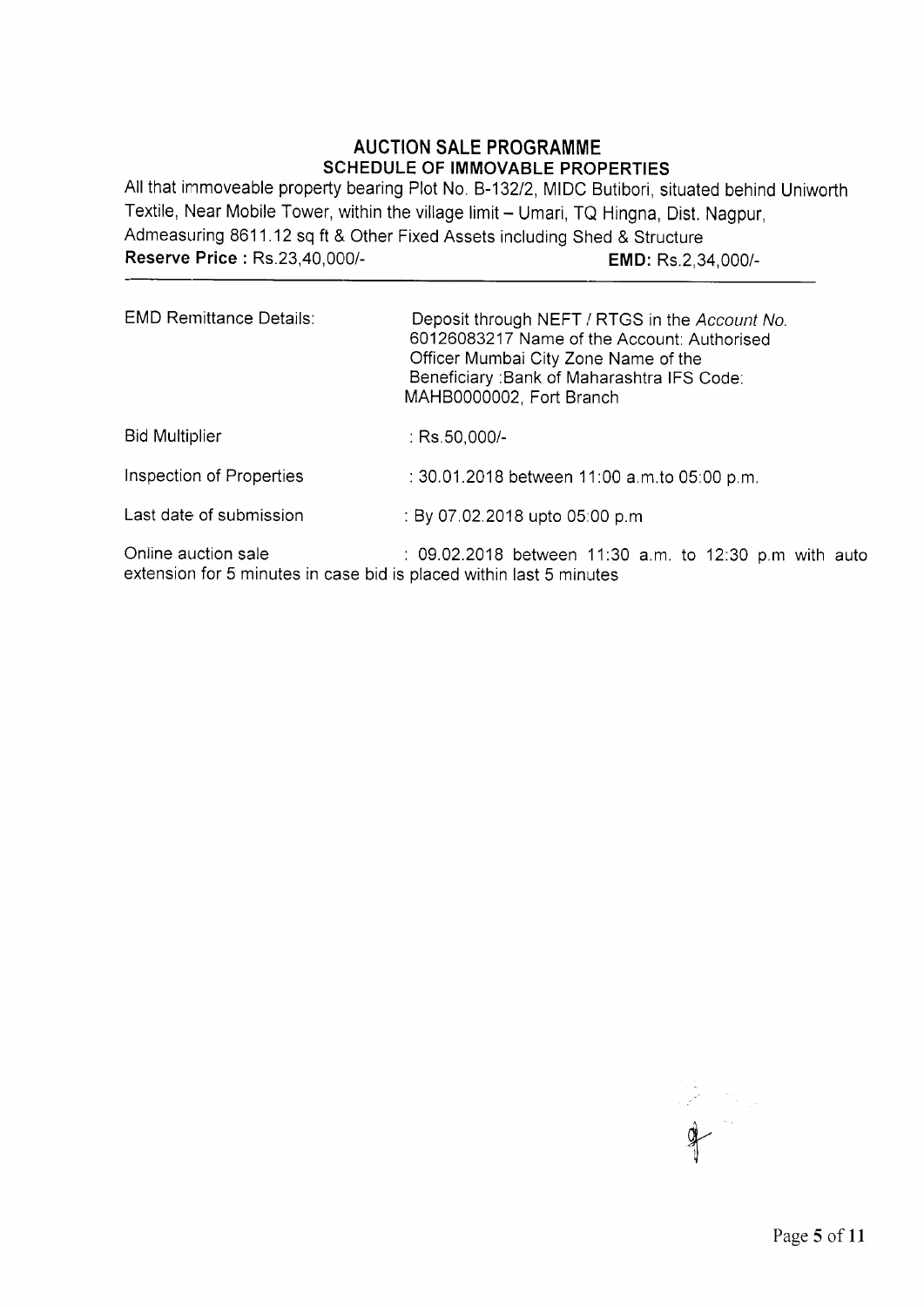

# BANK OF MAHARASHTRA

(A Govt. of India Undertaking) Head Office: 'Lokmangal', 1501, Shivajinagar, Pune 411005 ,Zonal Office: Mumbai Zonal Office, Janmangal 45/47, Mumbai Samachar Marg, Fort, Mumbai-23 Telephone: 022-22675899 Branch Office:Ranade Road Branch, Samaradhi Heights, D.L.Vaidya Road, Dadar Mumbai 400028

Telephone:022 24226105 Email cmmarc\_mcr@mahabank.co.in

# E.AUCTION BID FORM

(Read carefully the terms and conditions of sale before filling -up and submitting the bid)

| Sr.<br>No. | Name of<br>Bidder(s) (in<br>Capital) | Father's /<br><b>Husband's Name</b> | <b>Postal Address of</b><br>Bidder(s) (If Bidder is a<br>company, address of<br>its Regd.Office) | Phone / Cell<br>Number and<br>email ID |
|------------|--------------------------------------|-------------------------------------|--------------------------------------------------------------------------------------------------|----------------------------------------|
|            |                                      |                                     | 41                                                                                               | (5)                                    |
| ◠          |                                      |                                     |                                                                                                  |                                        |

- 6 Bank Account details to which EMD amount to be returned i) Bank A/c. No. : ii) IFSC Code No. : iii) Branch Name :
- $6.$ Date of submission of bid :
- $7.$ PAN Number:
- $8<sub>1</sub>$ Property/Assets ltem No. in respect of which the bid is submitted
- Whether EMD remitted 9. :Yes/No
- 10 EMD remittance details\* Date of remittance Name of Bank **Branch** Account No. IFSC Code No UTR No
- 11. Bid Amount quoted :

I declare that I have read and understood all the terms and conditions of auction sale and shall abide by them.

( Signature of the Bidder) \*mandatorv: Bidders are advised to preserve the EMD remittance challan.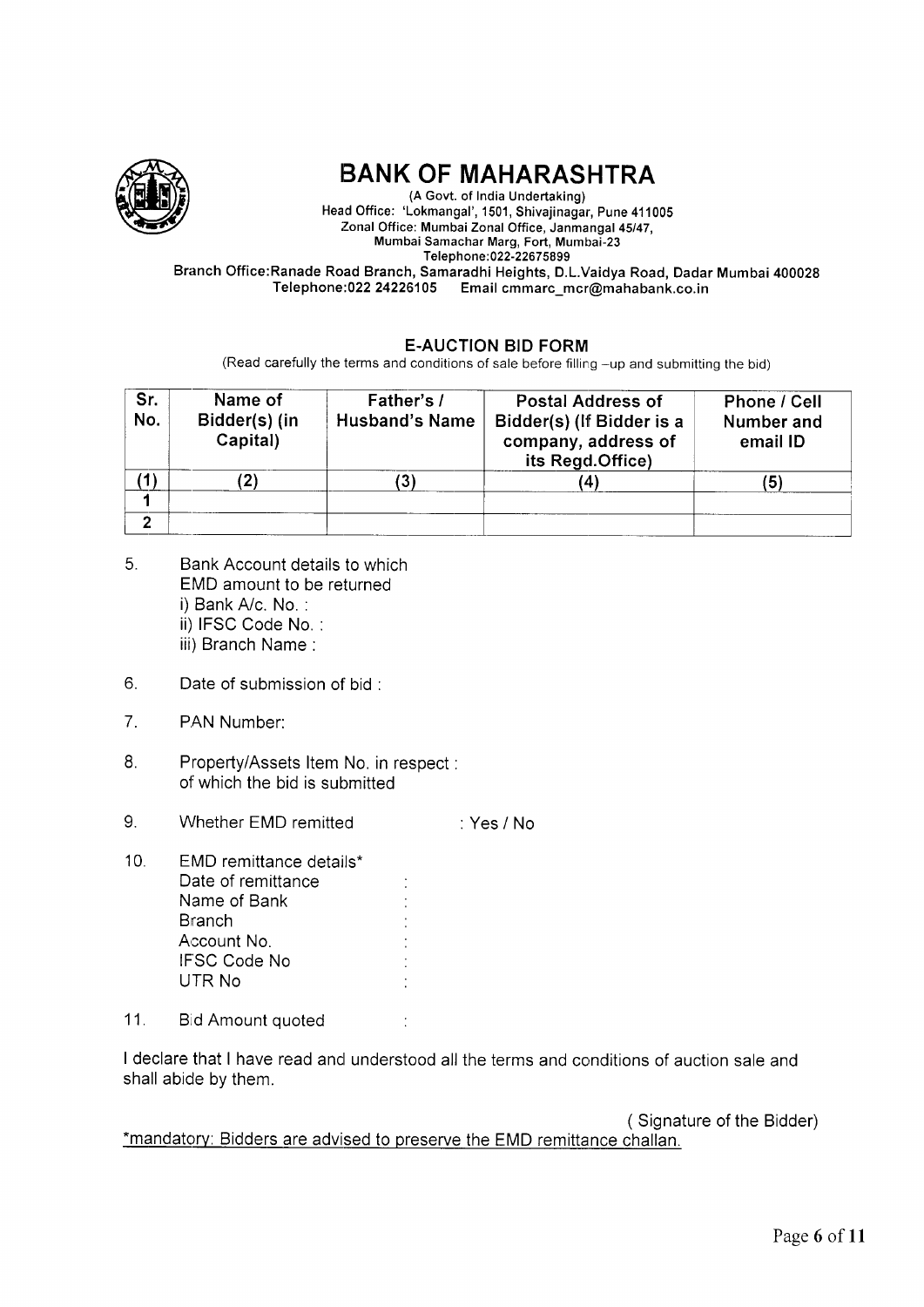#### **DECLARATION**

Date:

The Authorised Officer, Bank of Maharashtra

(Branch address with Pin code)

- 1. I/We, the Bidder/s aforesaid do hereby state that, I/We have read the entire terms and conditions of the sale and understood them fully. I/We, hereby unconditionally agree to conform with and to be bound by the said terms and conditions and agree to take part in the Online Auction.
- 2. I/We declare that the EMD and other deposit towards purchase-price were made by me/us as against my/our bid and that the particulars remittance given by me/us in the bid form is true and correct.
- I/We further declare that the information revealed by me/us in the bid document is true and  $3<sub>1</sub>$ correct to the best of my/our belief. I/We understand and agree that if any of the statement/ information revealed by me/us is found to be incorrect and/or untrue, the bid submitted by me/us is liable to be cancelled and in such case, the EMD paid by me/us is liable to be forfeited by the Bank and the Bank will be at liberty to annul the offer made to me/us at any point of time.
- 4. lANe also agree that after my/our offer given in my/our bid for purchase of the assets is accepted by the Bank and I/We fail to accept or act upon the terms and conditions of the sale or amlare not able to complete the transaction within the time limit specified for any reason whatsoever and/or fail to fulfill any/all the terms and conditions of the bid and offer letter, the EMD and any other monies paid by me/us along with the bid and thereafter, are liable to be forfeited.
- The decision taken by the Authorised Officer of the Bank in all respects shall be binding on me/us. 6
- I also undertake to abide by the additional conditions if announced during the auction including the announcement of correcting and/or additions or deletions of terms being offered for sale.  $6<sub>1</sub>$

Siignature:

| Name:    |  |
|----------|--|
| Address: |  |
|          |  |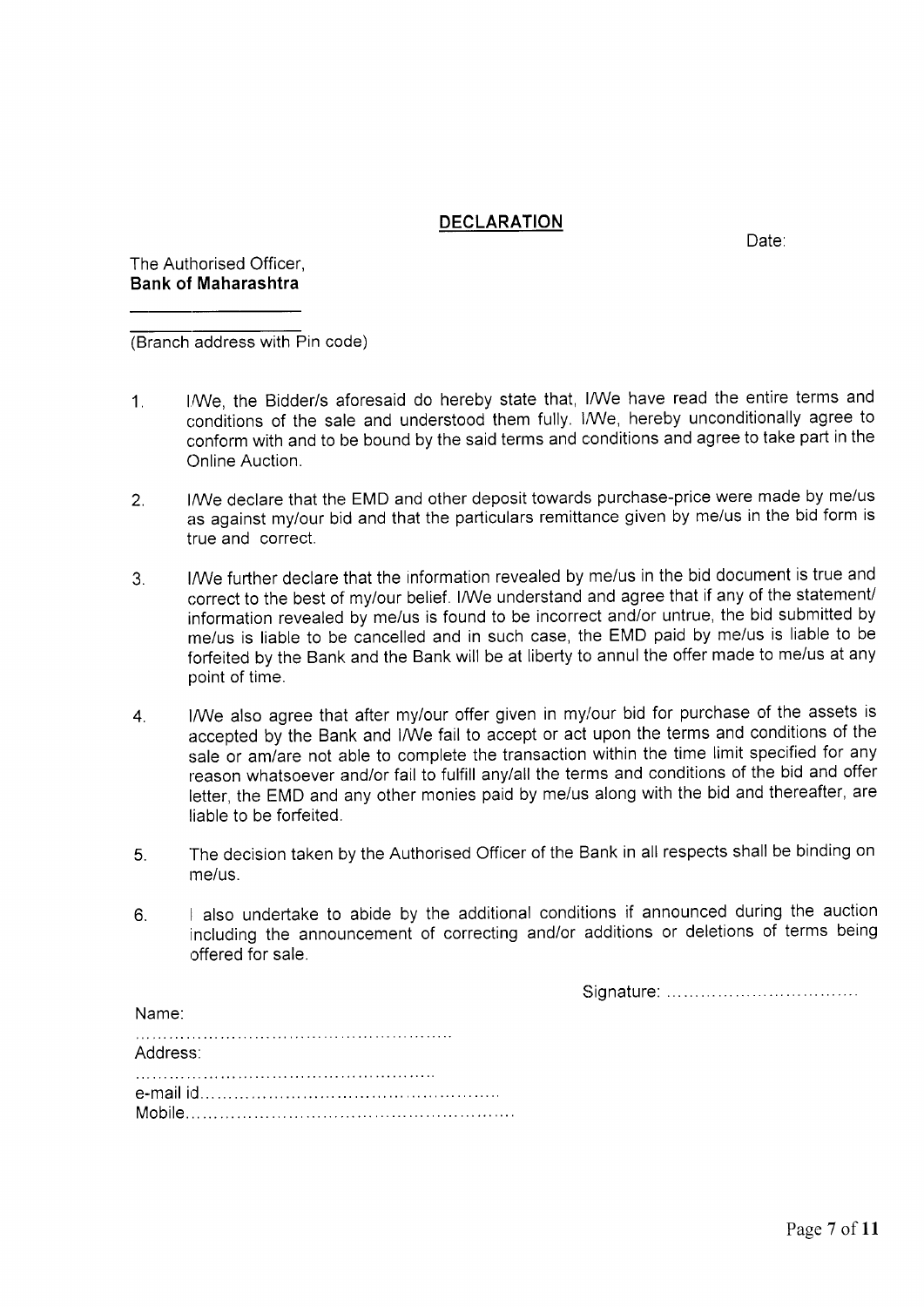

# BANK OF MAHARASHTRA

{A Govt. of lndia Undertaking) Head Office: 'Lokmangal', 1501, Shivajinagar, Pune 411005 ,Zonal Office: Mumbai Zonal Office, Janmangal 45/47, Mumbai Samachar Marg, Fort, Mumbai-23

Branch Office:Ranade Road Branch, Samaradhi Heights, D.L.Vaidya Road, Dadar Mumbai 400028<br>Telephone:022 24226105 Email cmmarc mcr@mahabank.co.in Email cmmarc\_mcr@mahabank.co.in

# General Terms and Conditions of Online Auction Sale

# 1. Nature and Object of Online Sale:

- a. The online e-auction sale is with the object of Free and Fair Sale, Transparency and for achieving best-possible recovery of public money.
- b. The sale is governed by the Provisions of the Securitisation and Reconstruction of Financial Assets and Enforcement of Security Interest Act, 2002 and Security lnterest (Enforcement) Rules, 2002 and the following specific terms and conditions.

# 2. Caution to bidders:

- a. Property is sold on as is and where is /on what it is/ no complaint basis.
- b. Bidders are advised / cautioned to verify the concerned SRO as well as the Revenue Records/ other Statutory authorities such as Sales Tax/Excise/lncome Tax etc. and shall satisfy themselves regarding the nature, description, condition, encumbrance, lien, charge, statutory dues, etc over the properrty before submitting their bids.
- c. Bidders are advised to go through all the terms and conditions of sale given in the tender document and also in the corresponding public sale notice in the dailies before submitting the bid and participating in the online bidding/auction.
- d. Statutory dues/liabilities etc., due to the Government/Local Body, if any, shown in the sale notice/tender document shall be borne by the purchaser(s).

#### 3. Inspection of Property/Immovable Assets:

- a. Property/Assets can be inspected on the date(s) given in the public sale notice / tender document.
- b. Bidders shall inspect the property/Assets and satisfy themselves regarding the physical nature, condition, extent, etc of the property/Assets.
- c. Bidders are bound by the principle of caveat emptor (Buyer Beware).
- d. Complaints, if any, in the matter of inspection shall immediately be brought to the notice of the Authorised Officer.

# 4. Inspection of Title Deeds:

a. Bidders may inspect and verify the title deeds and other documents relating to the property available with the Bank

# 5. Submission of bid forms

- a. Bids in the prescribed format given in the tender document shall be submitted "offline" in the proforma provided in portal https://www.bankeauctions.com Bids submitted otherwise shall not be eligible for consideration and rejected.
- b. Bids shall be submitted online before the last date and time given in the sale notice/tender document.
- c. Bids form shall be duly filled in with all the relevant details.
- d. Bidders staying abroad/NRIs/PIOs/Bidders holding dual citizenship must submit photo page of his/her valid Indian Passport.
- e. Incomplete/unsigned bids without EMD remittance details will be summarily rejected. NRI Bidders must necessarily enclose a copy of Photo page of his/her Passport and route their bid duly endorsed by Indian Mission.
- f. Only copy of PAN Card, Passport, Voter's lD, Valid Driving License or Photo ldentity Card issued by Govt. and PSU will be accepted as the identity document and should be submitted along with the bid form.
- g. Original ldentity Document copy of which is submitted along with the bid form must be produced on demand.
- 6. Earnest Money Deposit (EMD):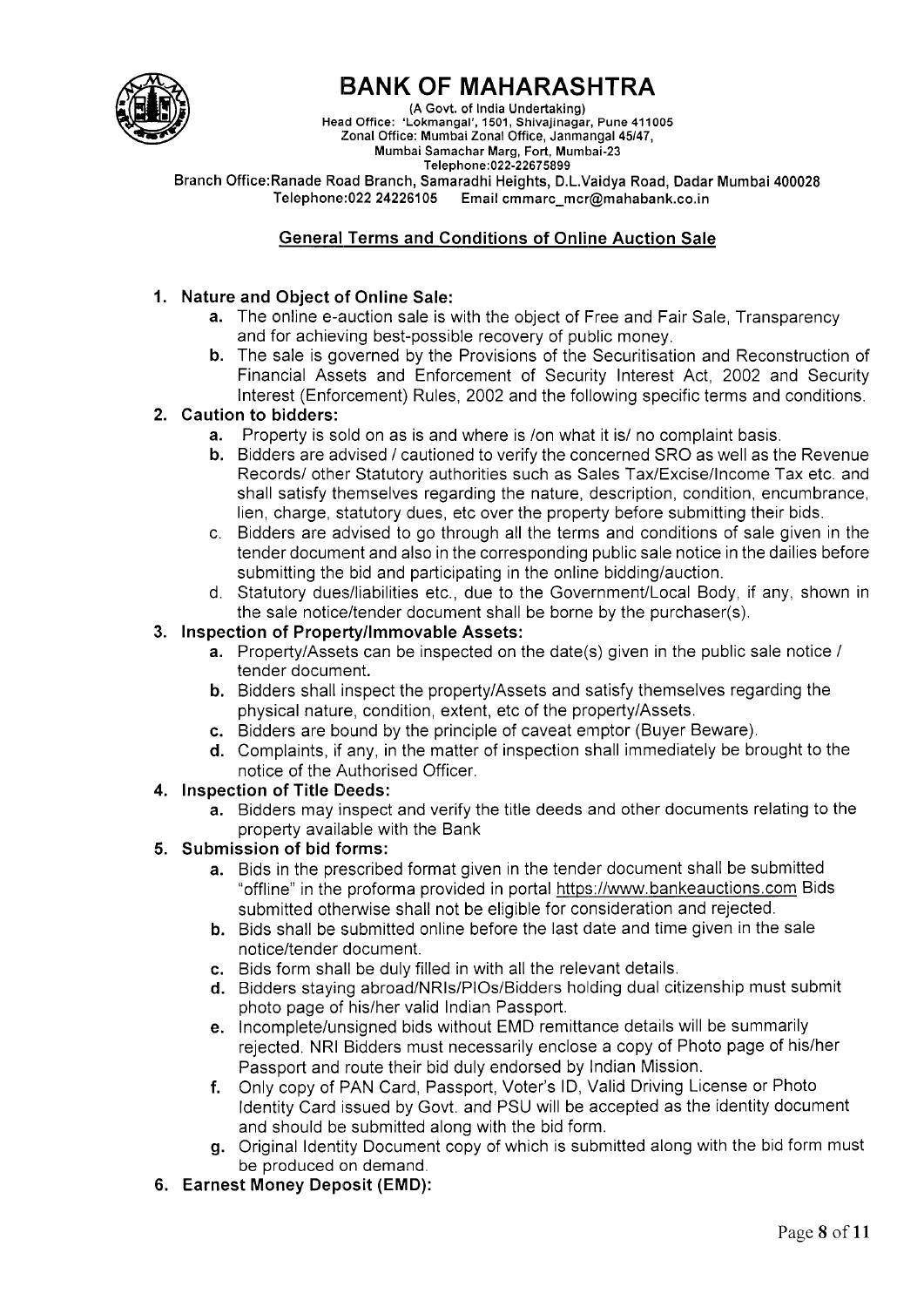- a. The bid shall be accompanied by the EMD as specified in the public sale notice/tender document.
- b. EMD and other deposits shall be remitted through EFT/NEFT/RTGS Transfer to the bank account as specified in the sale notice/Tender document.
- c. Bidders not to disclose remittance details of EMD, UTR Code, etc. to any one and to safeguard its secrecy.
- d. Bidders shall preserve the remittance challan and shall produce the same as and when demanded.
- e. Bid form without EMD shall be summarily rejected.
- f. All details regarding remittance of EMD shall be entered in the bid form.
- g. EMD, either in pad or in full, is liable for forfeiture in case of default.

#### 7. Bid Multiplier:

a. The bidders shall increase their bids in multiplies of the amount specified in the oublic sale notice.

#### 8. Duration of Auction sale:

- a. Online auction sale will start automatically on and at the time given in the public sale notice/Tender Document.
- b. Auction/Bidding time will initially be for a period of one hour and if bidding continues, the bidding process will get automatically extended five minutes duration of each and kept open till the auction-sale concludes.
- c. lf any market-leading bid (bid higher than the highest at the point in time) is received within the last five minutes of closing time, the bidding time will be extended automatically by five minutes and if no bid higher than last quoted highest bid is received within the said extended five minutes, the auction sale will automatically get closed at the expiry of the extended five minute. There will thus be an extension of bidding-time, each of five minutes duration, till auction is concluded.
- d. Bidders are advised to enter their bid accordingly keeping in mind the five minutes duration.
- e. No complaint on time-factor or paucity of time for bidding will be entertained.

# 9. Online Bidding:

- a. Auction/ bidding will be only online bidding through the portal provided by the service provider.
- b. In case of sole bidder, the sale may be accepted or deferred and property be brought for resale or otherwise sale will be deferred or cancelled.
- c. Bidders are cautioned to be careful while entering their bid amount and to check for alteration, if any, before confirming the same.
- d. No request/complaint of wrong bidding will be entertained for canceling the sale and in such case, the EMD in full will be forfeited.
- e. Bidders may, subject to conditions of online service provider, may avail pre-auction training and/or for demo/mock auction-sale.

#### 10. Declaration of successful bidder:

- a. Highest bidder will be declared the successful bidder and sale will be confirmed in his favour. lntimation to this effect will be given through e-mail by service provider/Bank.
- b. All intimations to bidders/auction purchaser will be primarily through e-mail by the service provider/Bank. Date of sending e-mail will be considered as date of intimation. If no intimation reaches, bidders are expected to take efforts to find out status from the Bank. Non-receipt of intimation should not be an excuse for default/non-payment.

#### 11. Deposit of purchase price:

- a. The bidder declared successful, shall pay, immediately on the same day after such declaration, a deposit of 25% (less EMD already paid) on the amount of his purchase money.
- b. In case of the auction-sale proceeding and concluding beyond the banking transaction hours, the deposit of 25% of purchase price (less EMD already paid) shall be remitted before 5.00 p.m. of the next working day.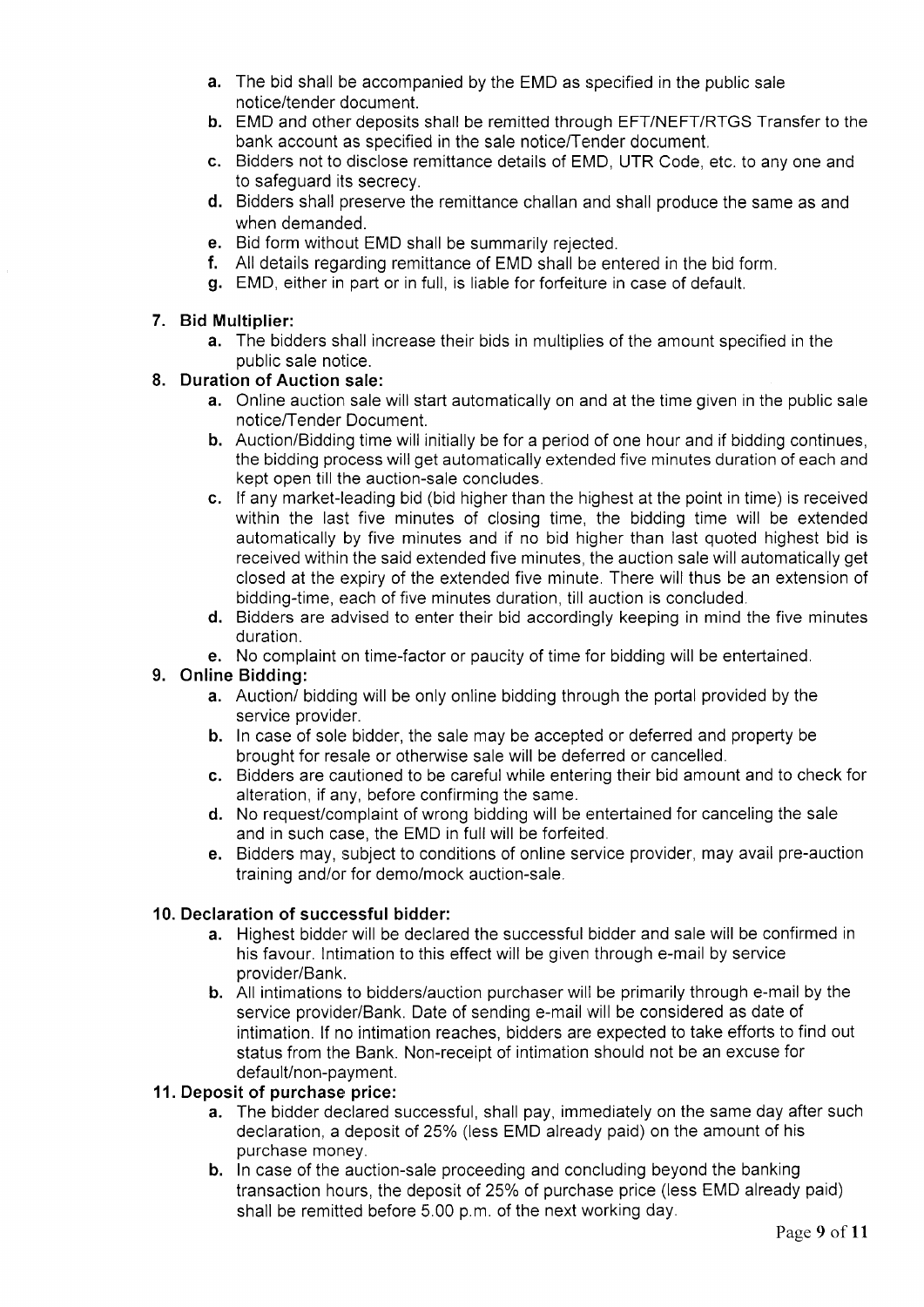c. The balance amount of purchase money shall be paid on or before the fifteenth day from the date of the sale or within such period as may be extended, for the reason to be recorded, by the Authorised Officer. In any case extension to deposit 75% sale price shall not cannot be granted more than Three months

## 12. Default of Payment:

- a. Default of payment of 25% of bid amount (less EMD) on the same day or the next working day as stated in para 11(b) above and 75% of balance bid amount within<br>the stipulated time shall render automatic cancellation of sale without any notice.
- b. The EMD and any other monies paid by the successful bidder shall be forfeited by the Authorised Officer of the Bank.

## 13. Sale Certificate / Payment of Stamp Duty:

- a. On payment of the entire purchase price / bid amount, Sale Certificate will be issued by the Authorised Officer of the Bank only in the name/names of the bidders whose name/names are mentioned in the bid form.
- b. No request for inclusion/substitution of names, other than those mentioned in the bid, in the sale certificate will be entertained.
- c. Sale Confirmation/Sale Certificate shall be collected in person or through an authorized person.
- d. The Stamp Duty, Registration Charges, etc. as per relevant laws for the sale certificate shall be borne by the successful bidder.
- e. The Sale Certificate will not be issued pending operation of any stay/ injunction/ restraint order passed by the DRT/DRAT/High Court or any other court against the issue of Sale Cerlificate.
- f. The deposit made by the successful-bidder, pending execution of Sale Certificate, will be kept in non-interest bearing deposit account.
- g. No request for return of deposit either in part or full/cancellation of sale will be entertained.

#### 14. Return of EMD:

- a. EMD of unsuccessful bidders will be returned through EFT/NEFT/RTGS transfer to the bank account details provided by them in the bid form and intimated via their email id.
- b. Unsuccessful bidders shall ensure return of their EMD and if not, immediately to contact the Aulhorised Officer of the Bank.

#### 15. Stay/Cancellation of Sale:

- a. In case of stay of further proceedings by DRT/DRAT/High Court or any other Court, the auction may either be deferred or cancelled and persons participating in the sale shall have no right to claim damages, compensation or cost for such postponement or cancellation.
- b. Default in payment of 25% of the purchase price or the balance purchase price within the stipulated/extended time will result in forfeiture and cancellation of sale and Bank will be entitled to re-auction the same.

## 16. Delivery of Title Deeds:

a. The title deeds and other documents related to the property and deposited with the Bank for creation of Equitable Mortgage shall be delivered to the Successful bidder/Auction Purchaser, on execution of the Sale Certificate

#### 17. Delivery of possession:

a. All expenses and incidental charges there to shall be borne by the auction purchaser.

#### 18. Other Gonditions:

- a. The Authorised Officer will be at liberty to amend/ modify/ delete any of the conditions as may be deemed necessary in the light of facts and circumstances of each case.
- b. The Authorised Officer reserves the right to accept or reject all or any bid or bids without assigning any reason and to postpone or cancel the sale without assigning any reason.
- c. Bidders shall be deemed to have read and underrstood all the conditions of sale and are bound by the same.
- d. No counter-offer/conditional offer/conditions by the bidder and/or successful-bidder will be entertained.